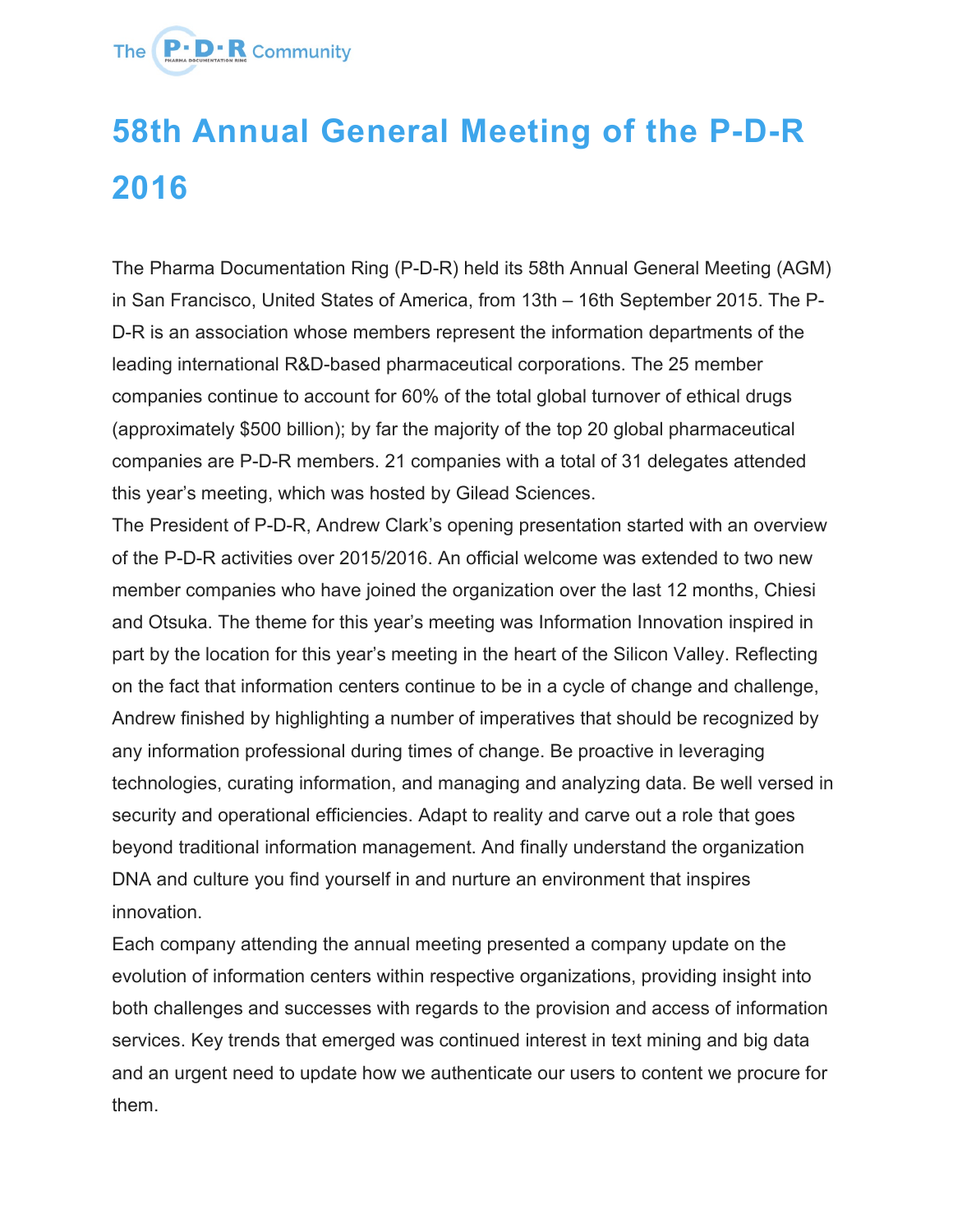## The **P.D.R** Community

## **The P-D-R Topic groups presented throughout the 3 day meeting on topics ranging from:**

- "Stakeholder Management and Key Performance Indicators"
- "News and Intelligence on Asia Sources, Services, and Internal Use"
- "How do Users Search and Discover Content"
- "Exploring the Discoverability of Knowledge and Information Assets Content, Context and Culture" and the final group presented on

"Extraction of Chemical Information from Patent and Literature"

Building on from the success of the P-D-R special meeting in 2015 on authentication and its implications for information centers Andrew Clark and Helen Malone gave an update on the progress that had been made with the support of other P-D-R organization since this meeting. Tracey Armstrong CEO of the Copyright Clearance Center (CCC) provided an overview from the CCC's Universal Access Event held in Amsterdam earlier in the year and the pilots that are being scoped with support of P-D-R and other industry partners.

The highlight of the meeting was two strategic sessions that focused on Information Innovation in the Life Science Industry. For the first session, Doug Collins, an innovation management consultant, was invited to present to the P-D-R members. His section was titled: A Blueprint for Embracing the Practice of Collaboration Innovation in Life Sciences. After a short introduction and perspective on concepts of innovation in the corporate industry an interactive session enabled ideation practices to be embraced through crowd sourcing techniques with key takeaways that could potentially be integrated into the future strategies of corporate information centres.

The second session was presented in the form of a panel with the topic of Innovation discussed within the perspective of both industry and academia. Members of the panel were Tracey Armstrong, President and CEO of the CCC, Margaret Hansen, Professor at University of San Francisco, School of Nursing and Health Professions and one of her students, Victor Lam, Lenny Teytelman, cofounder of protocols.io, Josh Gredell from Altmetrics and Sven-Olaf Vogt, the Global Head Scientific Information & Application Development, Roche. The discussion centred on the major informationrelated innovation in the last 5 years and on information-related areas that have the